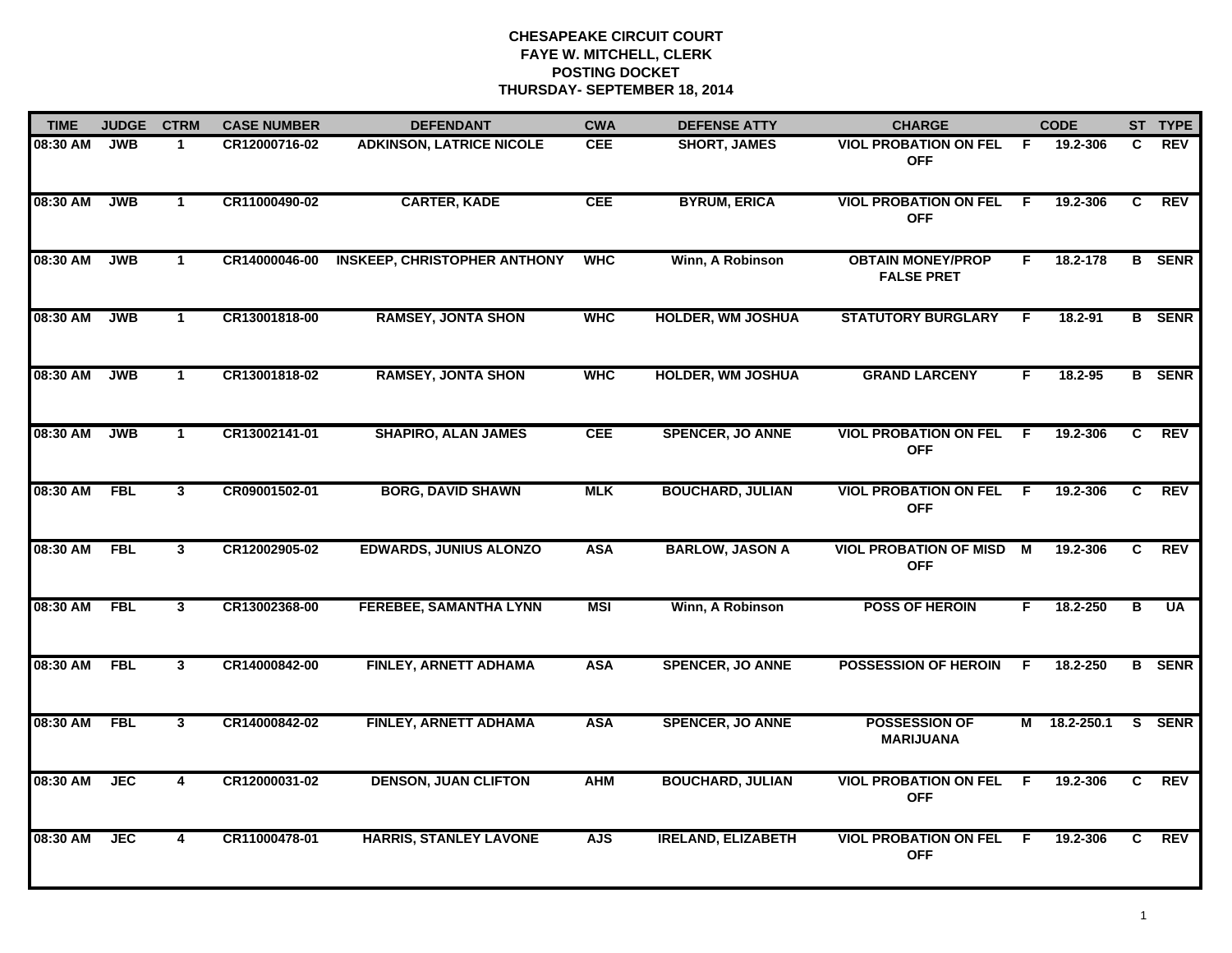| <b>TIME</b>   | <b>JUDGE</b> | <b>CTRM</b>    | <b>CASE NUMBER</b> | <b>DEFENDANT</b>                 | <b>CWA</b> | <b>DEFENSE ATTY</b>      | <b>CHARGE</b>                                  |     | <b>CODE</b>           |    | ST TYPE       |
|---------------|--------------|----------------|--------------------|----------------------------------|------------|--------------------------|------------------------------------------------|-----|-----------------------|----|---------------|
| 08:30 AM      | <b>JEC</b>   | 4              | CR13001540-00      | <b>HARRIS, STANLEY LAVONE</b>    | <b>AJS</b> | <b>GILCHRIST, KURT</b>   | DUI 3RD+                                       |     | F C.18.2-266          |    | C SENR        |
| 08:30 AM      | <b>JEC</b>   | 4              | CR13001540-01      | <b>HARRIS, STANLEY LAVONE</b>    | <b>AJS</b> | <b>GILCHRIST, KURT</b>   | <b>REFUSAL 3RD</b>                             |     | M B.18.2-268.3 C SENR |    |               |
| 08:30 AM      | <b>JEC</b>   | $\overline{4}$ | CR13001540-02      | <b>HARRIS, STANLEY LAVONE</b>    | <b>AJS</b> | <b>GILCHRIST, KURT</b>   | <b>DRIVE AFTER FORFEITURE M</b>                |     | 18.2-272              |    | C SENR        |
| 08:30 AM      | <b>JEC</b>   | 4              | CR13001540-03      | <b>HARRIS, STANLEY LAVONE</b>    | <b>AJS</b> | Gilchrist, Kurt A.       | <b>DRIV W/REVOK LIC-DUI</b>                    | F.  | 46.2-391              |    | C SENR        |
| 08:30 AM      | JEC          | 4              | CR13001413-01      | HARTMAN, SHANNON ALTON           | <b>AHM</b> | <b>BYRUM, ERICA</b>      | <b>VIOL PROBATION ON FEL</b><br><b>OFF</b>     | E   | 19.2-306              | C. | <b>REV</b>    |
| 08:30 AM      | <b>JEC</b>   | $\overline{4}$ | CR10002257-02      | <b>HASKINS, GARY EUGENE</b>      | <b>AHM</b> |                          | <b>VIOL PROBATION ON FEL</b><br><b>OFF</b>     | - F | 19.2-306              | C. | <b>REV</b>    |
| 08:30 AM      | <b>JEC</b>   | $\overline{4}$ | CR12001688-02      | <b>HYMAN, RICHARD WAYNE</b>      | <b>PLC</b> | <b>BOUCHARD, JULIAN</b>  | <b>VIOL PROBATION ON FEL</b><br><b>OFF</b>     | - F | 19.2-306              | C  | <b>REV</b>    |
| 08:30 AM      | <b>JEC</b>   | $\overline{4}$ | CR10002526-01      | <b>LINDELL, KEVIN WAYNE</b>      | PLC        | <b>BYRUM, ERICA</b>      | <b>VIOL PROBATION ON FEL</b><br><b>OFF</b>     | E   | 19.2-306              | C  | REV           |
| 08:30 AM      | <b>MATA</b>  | 5              | CR14000245-00      | <b>HARRIS, NAKEISHA NICOLE</b>   | <b>WHC</b> | <b>POULSON, MICHAEL</b>  | <b>ATTEMPT OBTAIN MONEY</b><br><b>BY FALSE</b> | E   | 18.2-178              |    | <b>B</b> SENR |
| 08:30 AM      | <b>MATA</b>  | 5              | CR14000245-01      | <b>HARRIS, NAKEISHA NICOLE</b>   | <b>WHC</b> | <b>POULSON, MICHAEL</b>  | <b>ASSAULT AND BATTER</b>                      | M   | $18.2 - 57$           |    | <b>B</b> SENR |
| 08:30 AM MATA |              | 5              | CR14001284-00      | <b>STROUD, CHRISTIN LEIGH</b>    | <b>AJS</b> | <b>JONES, M COLSTON</b>  | <b>POSSESS HEROIN</b>                          | F.  | 18.2-250              | C  | <b>UA</b>     |
| 08:30 AM      | <b>MATA</b>  | $\overline{5}$ | CR14001284-01      | <b>STROUD, CHRISTIN LEIGH</b>    | <b>AJS</b> | JONES, M COLSTON         | POSSESS PARAPHERNALIA M                        |     | 54.1-3466             | C. | <b>SENR</b>   |
| 08:30 AM      | <b>MATA</b>  | $\overline{5}$ | CR13000936-00      | <b>WOODARD, JACQUOLYN LOUISE</b> | <b>ASA</b> | <b>WENTWORTH, RACHEL</b> | <b>POSS SCH I OR II CONTR</b><br><b>SUB</b>    | F   | 18.2-250              | в  | cc            |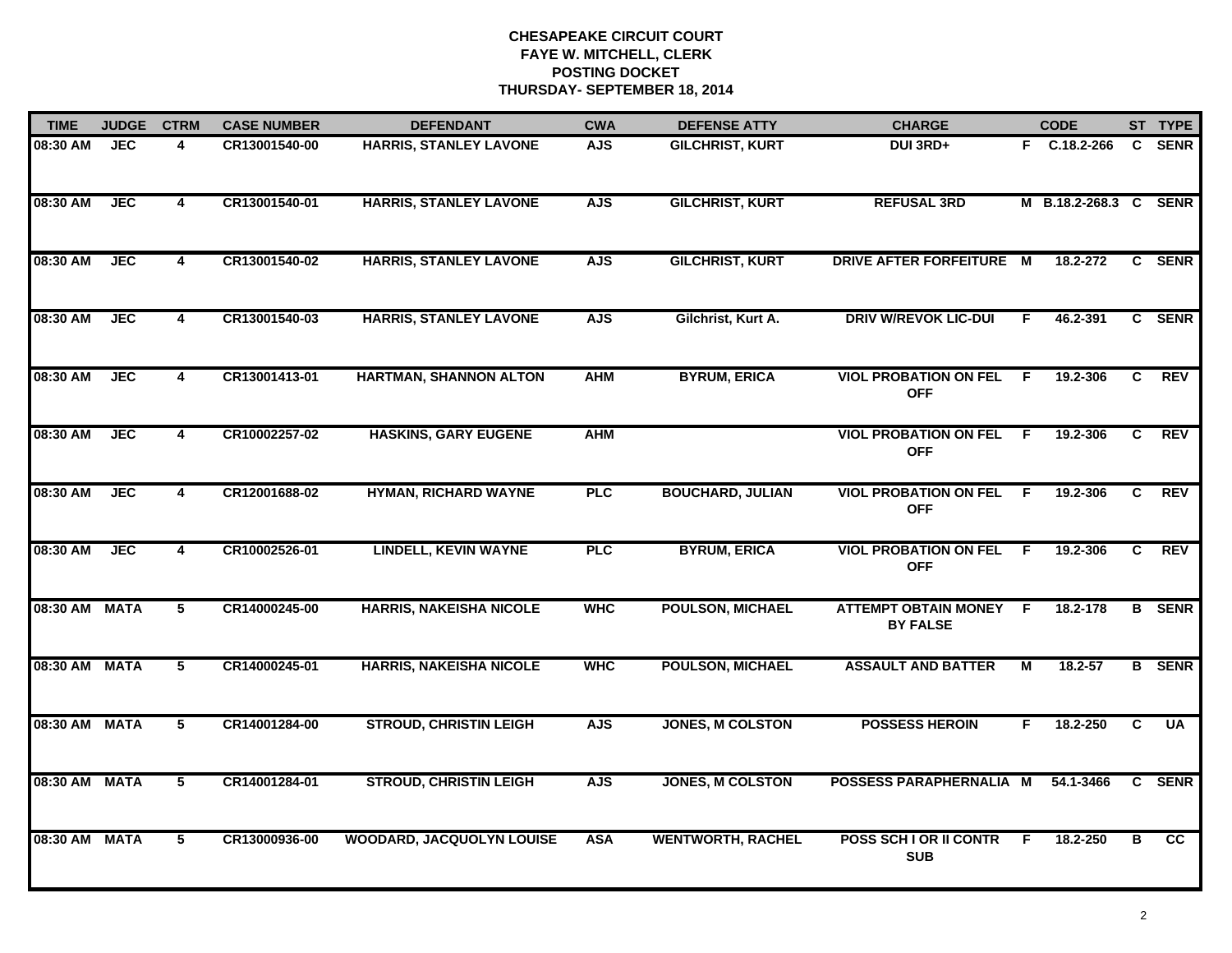| <b>TIME</b>   | <b>JUDGE</b> | <b>CTRM</b>    | <b>CASE NUMBER</b> | <b>DEFENDANT</b>                 | <b>CWA</b> | <b>DEFENSE ATTY</b>       | <b>CHARGE</b>                                |                         | <b>CODE</b>   |    | ST TYPE       |
|---------------|--------------|----------------|--------------------|----------------------------------|------------|---------------------------|----------------------------------------------|-------------------------|---------------|----|---------------|
| 08:30 AM      | <b>MATA</b>  | 5              | CR13000936-00      | WOODARD, JACQUOLYN LOUISE        | <b>ASA</b> | <b>WENTWORTH, RACHEL</b>  | <b>POSS SCH I OR II CONTR</b><br><b>SUB</b>  | E                       | 18.2-250      | в  | DD            |
| 08:30 AM      | <b>MATA</b>  | 5              | CR13000936-01      | <b>WOODARD, JACQUOLYN LOUISE</b> | <b>ASA</b> | <b>WENTWORTH, RACHEL</b>  | <b>DISOBEY JUDGEMENT;</b><br><b>CONTEMPT</b> | $\overline{\mathsf{M}}$ | 18.2-456      | C  | CAP           |
| 08:30 AM      | <b>MATA</b>  | 5              | CR13001335-00      | <b>WOODARD, JACQUOLYN LOUISE</b> | <b>ASA</b> | <b>WENTWORTH, RACHEL</b>  | <b>POSS OF MARIJUANA 1ST</b><br><b>OFF</b>   | M                       | 18.2-250.1    | в  | cc            |
| 08:30 AM      | <b>MATA</b>  | 5              | CR13001335-00      | <b>WOODARD, JACQUOLYN LOUISE</b> | <b>ASA</b> | <b>WENTWORTH, RACHEL</b>  | <b>POSS OF MARIJUANA 1ST</b><br><b>OFF</b>   | M                       | 18.2-250.1    | в  | <b>DD</b>     |
| 08:30 AM      | <b>MATA</b>  | 5              | CR13001335-01      | <b>WOODARD, JACQUOLYN LOUISE</b> | <b>ASA</b> | <b>WENTHWORTH, RACHEL</b> | <b>DISOBEY JUDGEMENT;</b><br><b>CONTEMPT</b> | Μ                       | 18.2-456      | C. | <b>CAP</b>    |
| 08:30 AM MATA |              | 5              | CR13001508-00      | <b>WRIGHT, JASON EVERETTE</b>    | <b>AHM</b> | <b>PASS, STEPHANIE</b>    | <b>MALICIOUS WOUNDING</b>                    | F.                      | $18.2 - 51$   |    | <b>B</b> SENR |
| 9:00 AM       | <b>MATA</b>  | $\overline{5}$ | $***$              | <b>**DRUG COURT**</b>            | $**$       | $***$                     | $***$                                        |                         | $**$          |    |               |
| 09:30 AM      | <b>MATA</b>  | 5              | CR14001516-00      | <b>BARRY, KELLY BARBAREE</b>     | <b>ASA</b> |                           | <b>DUI-2ND W/IN 5 YRS</b>                    |                         | M B.18.2-266  | В  | <b>TBS</b>    |
| 09:30 AM      | <b>MATA</b>  | 5              | CR14001842-00      | <b>BROOKS, GEONTA O'SHEA</b>     | <b>KAM</b> | Fletcher, John R          | <b>MALICIOUS WOUNDING</b>                    | F.                      | 18.2-51       | C. | <b>TBS</b>    |
| 09:30 AM      | <b>MATA</b>  | 5              | CR14001842-01      | <b>BROOKS, GEONTA O'SHEA</b>     | <b>KAM</b> | Fletcher, John R.         | <b>USE FIREARM IN COMM</b><br><b>FELONY</b>  | F.                      | $18.2 - 53.1$ | C  | <b>TBS</b>    |
| 09:30 AM      | <b>MATA</b>  | 5              | CR14001842-02      | <b>BROOKS, GEONTA O'SHEA</b>     | <b>KAM</b> | Fletcher, John R.         | <b>MALICIOUS WOUNDING</b>                    | F                       | 18.2-51       | C  | <b>TBS</b>    |
| 09:30 AM      | <b>MATA</b>  | 5              | CR14001842-03      | <b>BROOKS, GEONTA O'SHEA</b>     | <b>KAM</b> | Fletcher, John R.         | <b>USE FIREARM IN FELONY</b><br>2ND OFF      | -F                      | 18.2-53.1     | C. | <b>TBS</b>    |
| 09:30 AM      | <b>MATA</b>  | $\overline{5}$ | CR14001568-00      | <b>COMBO, CALVIN</b>             |            | <b>JANKELL, PETER</b>     | <b>INDECENT EXPOSURE</b>                     | М                       | 18.2-387      | S  | <b>WC</b>     |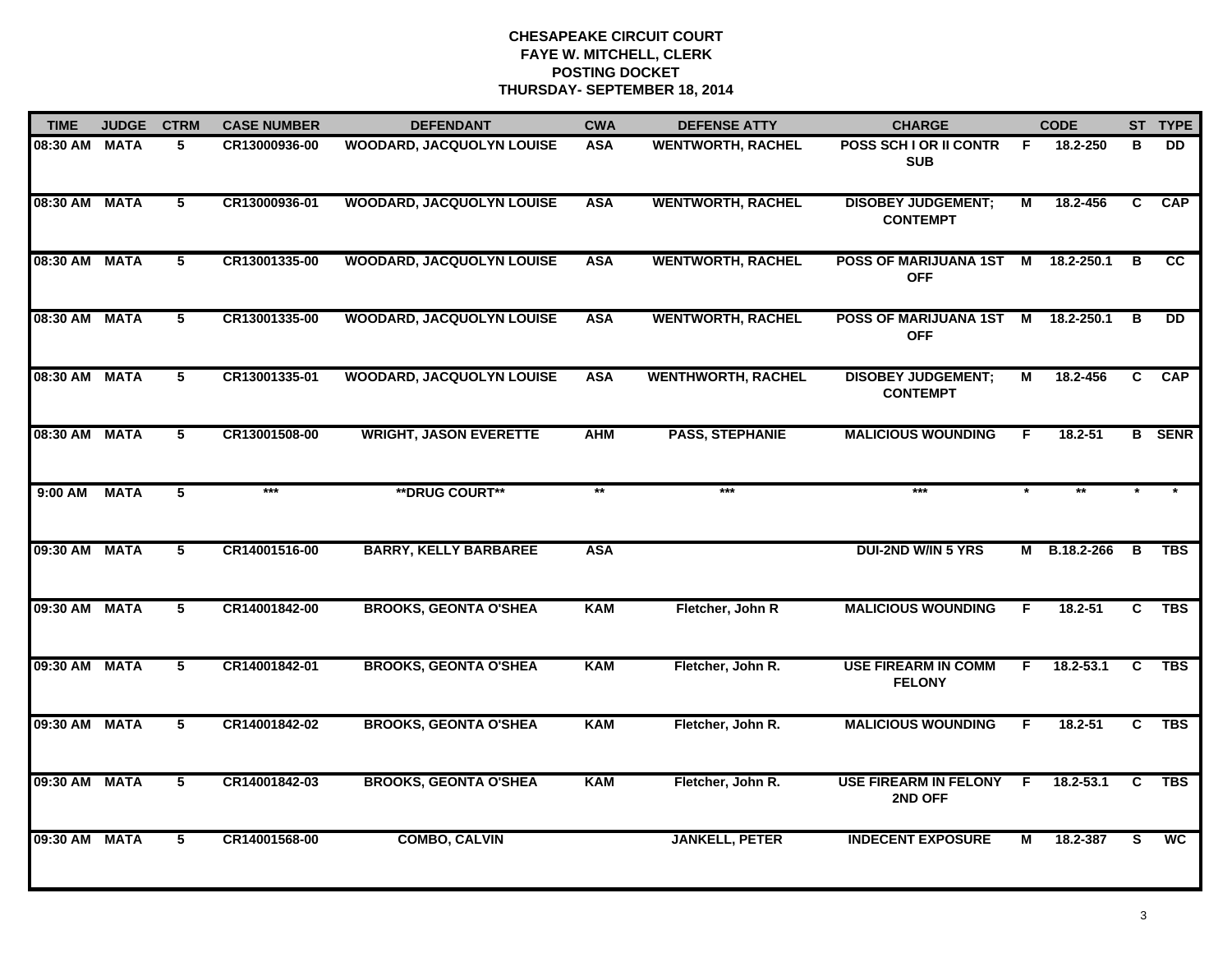| <b>TIME</b>   | <b>JUDGE</b> | <b>CTRM</b>     | <b>CASE NUMBER</b> | <b>DEFENDANT</b>                               | <b>CWA</b> | <b>DEFENSE ATTY</b>         | <b>CHARGE</b>                                  |     | <b>CODE</b> |              | ST TYPE       |
|---------------|--------------|-----------------|--------------------|------------------------------------------------|------------|-----------------------------|------------------------------------------------|-----|-------------|--------------|---------------|
| 09:30 AM MATA |              | 5               | CR10000512-03      | <b>CUFFEE, DERRICK DION</b>                    |            |                             | <b>VIOL PROBATION ON FEL</b><br><b>OFF</b>     | F.  | 19.2-306    | $\mathbf{c}$ | <b>ADAT</b>   |
| 09:30 AM MATA |              | $5\overline{ }$ | CR12000819-02      | <b>FAULCON, BRIAN WESLEY</b>                   | <b>WHC</b> | <b>BROCCOLETTI, JAMES O</b> | <b>ROBBERY</b>                                 | F.  | 18.2-58     |              | <b>B</b> ADAT |
| 09:30 AM MATA |              | 5               | CR12000819-03      | <b>FAULCON, BRIAN WESLEY</b>                   | <b>WHC</b> | <b>BROCCOLETTI, JAMES O</b> | <b>USE DISPLAY F/ARM COM</b><br><b>ROBBERY</b> | -F  | 18.2-53.1   |              | <b>B</b> ADAT |
| 09:30 AM MATA |              | 5               | CR13000564-00      | <b>HICKS, CHARLES EDWARD</b>                   |            |                             | <b>VIOL PROBATION ON FEL</b><br><b>OFF</b>     | - F | 19.2-306    |              | C ADAT        |
| 09:30 AM MATA |              | 5               | CR12000365-03      | <b>LAWSON, GERALD EDWARD; JR</b>               |            |                             | <b>VIOL PROBATION ON FEL</b><br><b>OFF</b>     | F.  | 19.2-306    |              | C ADAT        |
| 09:30 AM MATA |              | 5               | CR13002098-02      | <b>RIDDICK, MCRAE DEMETRICE</b>                | <b>DPB</b> | <b>TITTER, JENNIFER</b>     | <b>CONTEMPT FTA-TRIAL</b>                      | М   | 18.2-456    |              | C ADAT        |
| 09:30 AM MATA |              | $\overline{5}$  | CR10002612-03      | <b>ROBERTS, JEREMIAH</b><br><b>CHRISTOPHER</b> |            |                             | <b>VIOL PROBATION ON FEL</b><br><b>OFF</b>     | -F. | 19.2-306    |              | C ADAT        |
| 09:30 AM MATA |              | 5               | CR10003315-01      | <b>ROBERTS, JEREMIAH</b><br><b>CHRISTOPHER</b> |            |                             | <b>VIOL PROBATION ON FEL</b><br><b>OFF</b>     | - F | 19.2-306    |              | C ADAT        |
| 09:30 AM MATA |              | 5               | CR14001925-00      | <b>SIMS, MELISSA ANN</b>                       |            |                             | <b>DUI-2ND</b>                                 | м   | B.18.2-266  |              | <b>B</b> ADAT |
| 09:30 AM MATA |              | 5               | CR14001724-00      | <b>WOOD, EBONY LASHAY</b>                      | <b>MLK</b> |                             | <b>GRAND LARCENY</b>                           | F.  | $18.2 - 95$ |              | <b>B</b> ADAT |
| 10:00 AM      | <b>JWB</b>   | $\mathbf{1}$    | CR13001274-02      | <b>BRADSHAW, NATHAN A; JR</b>                  | <b>MLK</b> | <b>IRELAND, ELIZABETH</b>   | <b>VIOL PROBATION ON FEL F</b><br><b>OFF</b>   |     | 19.2-306    |              | C BOND        |
| 10:00 AM      | <b>JWB</b>   | $\mathbf{1}$    | CR14000954-00      | <b>JORDAN, KIANA JANEL</b>                     | <b>MLK</b> | Winn, A Robinson            | <b>GRAND LARCENY</b>                           | F.  | 18.2-95     |              | <b>B</b> TRYL |
| 10:00 AM      | <b>JWB</b>   | $\mathbf{1}$    | CR14001722-00      | <b>JORY, JOHN MILTON; III</b>                  | <b>MLK</b> | <b>WENTWORTH, RACHEL</b>    | <b>STATUTORY BURGLARY</b>                      | F.  | 18.2-91     |              | C PLEA        |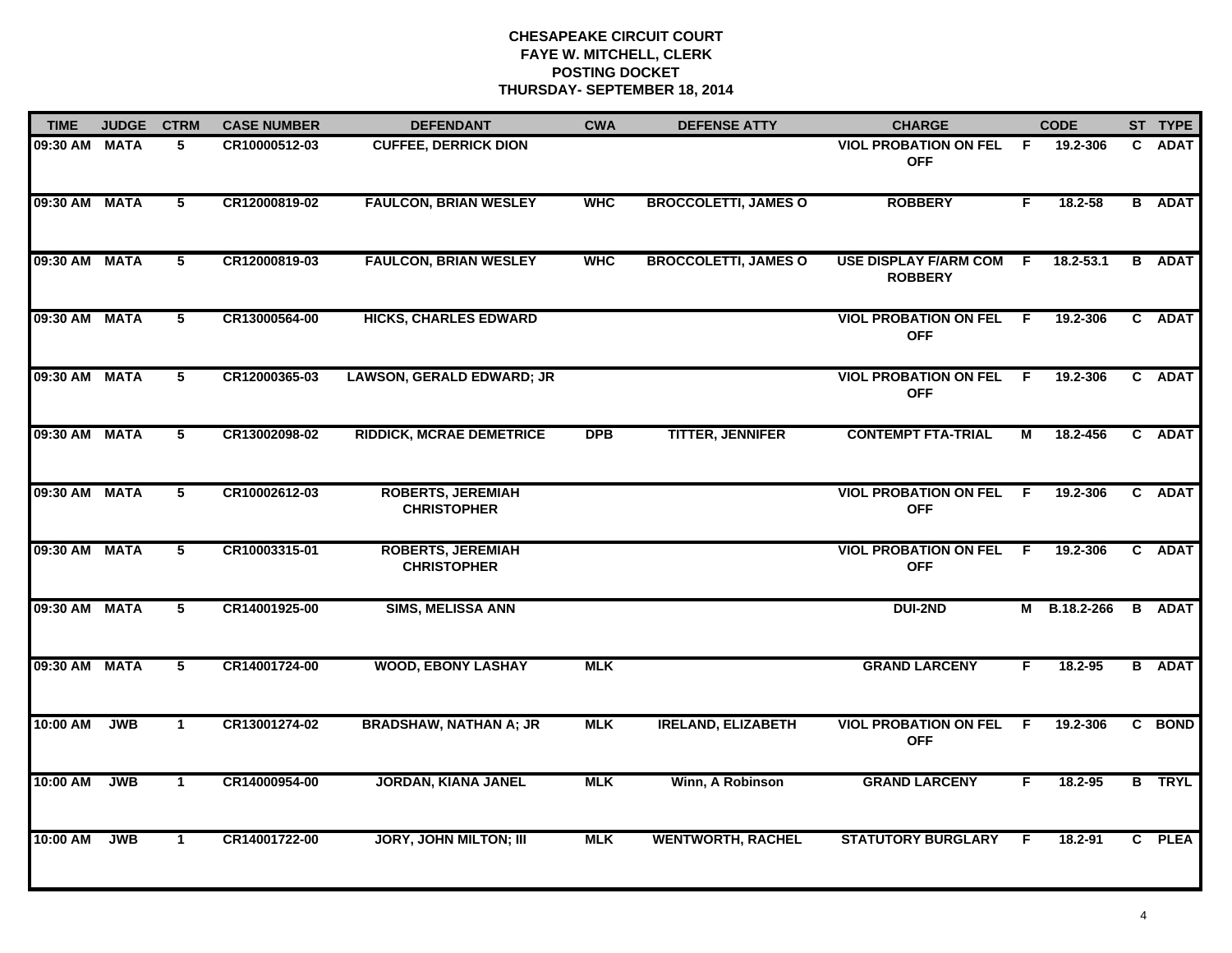| <b>TIME</b> | <b>JUDGE</b> | <b>CTRM</b>             | <b>CASE NUMBER</b> | <b>DEFENDANT</b>                 | <b>CWA</b> | <b>DEFENSE ATTY</b>           | <b>CHARGE</b>                                  |    | <b>CODE</b> |                | ST TYPE       |
|-------------|--------------|-------------------------|--------------------|----------------------------------|------------|-------------------------------|------------------------------------------------|----|-------------|----------------|---------------|
| 10:00 AM    | <b>JWB</b>   | $\mathbf{1}$            | CR14001722-01      | <b>JORY, JOHN MILTON; III</b>    | <b>MLK</b> | <b>WENTWORTH, RACHEL</b>      | <b>GRAND LARCENY</b>                           | F  | 18.2-95     | $\mathbf{c}$   | <b>PLEA</b>   |
| 10:00 AM    | <b>JWB</b>   | $\mathbf{1}$            | CR12000707-04      | <b>MCCLUNG, WESLEY JAMES; JR</b> | <b>MLK</b> | <b>IRELAND, ELIZABETH</b>     | <b>VIOL PROBATION ON FEL</b><br><b>OFF</b>     | F  | 19.2-306    |                | C BOND        |
| 10:00 AM    | <b>JWB</b>   | $\mathbf{1}$            | CR14000955-00      | PETERKIN, NECETRIA PATRICE       | <b>MLK</b> | <b>STOWE, RANDOLPH</b>        | <b>GRAND LARCENY</b>                           | F. | 18.2-95     |                | <b>B</b> TRYL |
| 10:00 AM    | <b>JWB</b>   | $\mathbf{1}$            | CR14001348-00      | <b>WOOD, KYNDAL NICOLE</b>       | <b>MLK</b> | Winn, A Robinson              | <b>GRAND LARCENY</b>                           | F. | 18.2-95     |                | <b>B</b> PLEA |
| 10:00 AM    | <b>FBL</b>   | $\mathbf{3}$            | CR14000749-00      | <b>ALLEN, EARL DEWITT</b>        | <b>ASA</b> | <b>ROBINSON, TREVOR JARED</b> | <b>PWID COCAINE</b>                            | F. | 18.2-248    |                | C TRYL        |
| 10:00 AM    | <b>FBL</b>   | $\mathbf{3}$            | CR14000749-01      | <b>ALLEN, EARL DEWITT</b>        | <b>ASA</b> | <b>ROBINSON, TREVOR JARED</b> | <b>FELON POSS WPN/AMMO</b><br>(NOT GUN)        | F. | 18.2-308.2  |                | C TRYL        |
| 10:00 AM    | <b>FBL</b>   | $\overline{\mathbf{3}}$ | CR14000749-02      | <b>ALLEN, EARL DEWITT</b>        | <b>ASA</b> | <b>ROBINSON, TREVOR JARED</b> | POSSESS HYDROCODONE M                          |    | 18.2-250    |                | C TRYL        |
| 10:00 AM    | <b>FBL</b>   | $\overline{3}$          | CR14000749-03      | <b>ALLEN, EARL DEWITT</b>        | <b>ASA</b> | <b>ROBINSON, TREVOR JARED</b> | <b>POSS/DISTRIBUTE</b><br><b>PARAPHERNALIA</b> | М  | 54.1-3466   |                | C TRYL        |
| 10:00 AM    | <b>FBL</b>   | $\mathbf{3}$            | CR11001566-02      | <b>CHALMERS, MELVIN LEE</b>      | <b>AHM</b> |                               | <b>VIOL PROBATION OF MISD</b><br><b>OFF</b>    | М  | 19.2-306    |                | C BOND        |
| 10:00 AM    | <b>FBL</b>   | $\mathbf{3}$            | CR14001873-00      | <b>HAMRAZ, COURTNEY NIGEE</b>    | <b>CEE</b> | <b>JONES, M COLSTON</b>       | <b>GRAND LARCENY</b>                           | F  | $18.2 - 95$ |                | <b>B</b> PLEA |
| 10:00 AM    | <b>FBL</b>   | $\mathbf{3}$            | CR14001605-00      | <b>KENT, RICHARD KARL</b>        | <b>AHM</b> | Winn, A Robinson              | <b>STATUTORY BURGLARY</b>                      | F. | 18.2-91     |                | <b>B</b> PLEA |
| 10:00 AM    | <b>FBL</b>   | $\mathbf{3}$            | CR14001605-01      | <b>KENT, RICHARD KARL</b>        | <b>AHM</b> | Winn, A Robinson              | <b>DAMAGE PROPERTY</b>                         | F. | 18.2-137    | $\overline{B}$ | <b>PLEA</b>   |
| 10:00 AM    | <b>FBL</b>   | 3                       | CR14001980-00      | <b>KENT, RICHARD KARL</b>        | <b>AHM</b> | Jones, David L                | <b>STATUTORY BURGLARY</b>                      | F  | 18.2-91     |                | C PLEA        |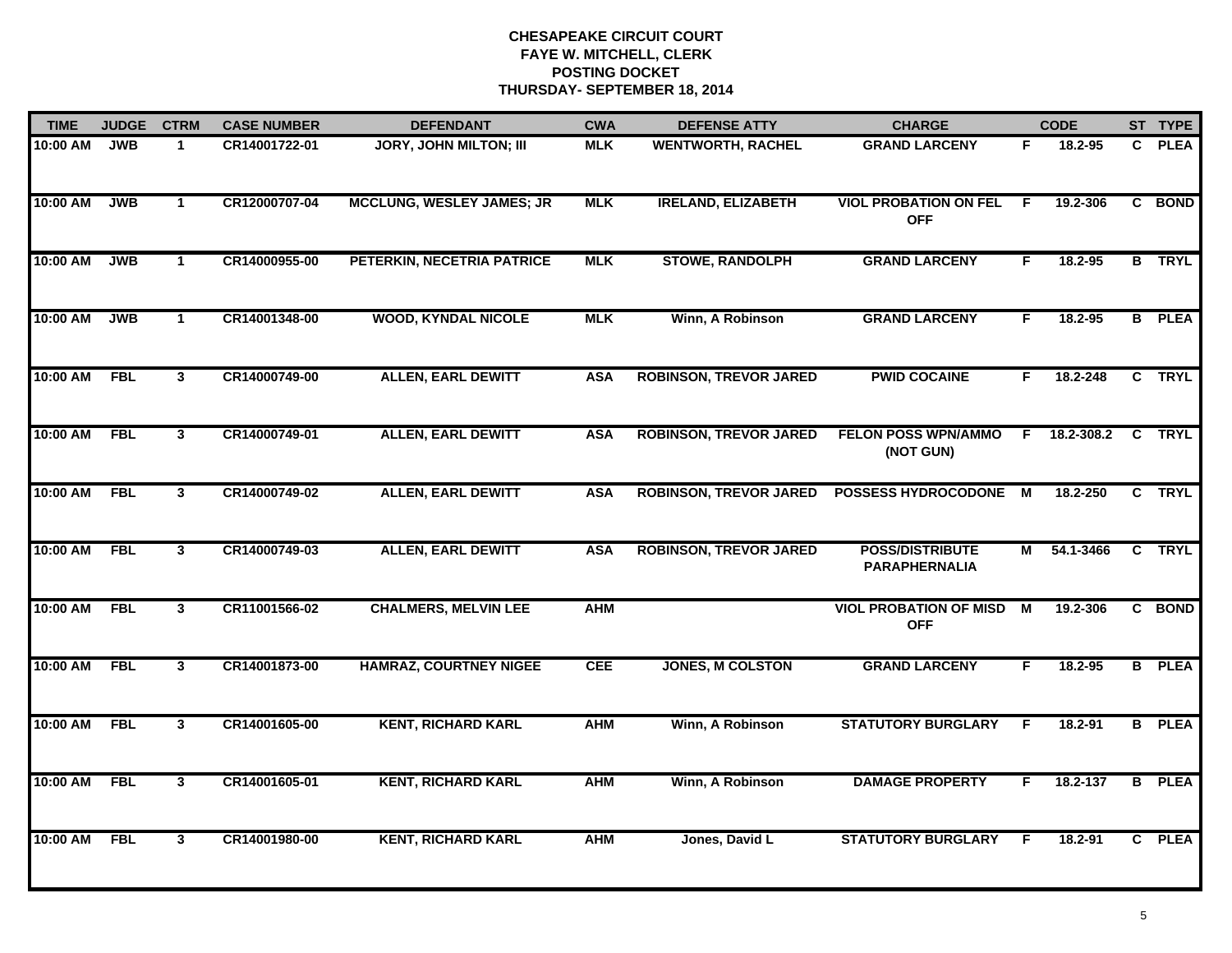| <b>TIME</b> | <b>JUDGE</b> | <b>CTRM</b>    | <b>CASE NUMBER</b> | <b>DEFENDANT</b>                   | <b>CWA</b> | <b>DEFENSE ATTY</b>       | <b>CHARGE</b>                              |    | <b>CODE</b> |              | ST TYPE       |
|-------------|--------------|----------------|--------------------|------------------------------------|------------|---------------------------|--------------------------------------------|----|-------------|--------------|---------------|
| 10:00 AM    | <b>FBL</b>   | $\mathbf{3}$   | CR14001980-01      | <b>KENT, RICHARD KARL</b>          | <b>AHM</b> | Jones, David L            | <b>GRAND LARCENY</b>                       | F. | 18.2-95     | $\mathbf{c}$ | <b>PLEA</b>   |
| 10:00 AM    | <b>FBL</b>   | $\mathbf{3}$   | CR14001980-02      | <b>KENT, RICHARD KARL</b>          | <b>AHM</b> | Jones, David L            | <b>POSSESS BURGLARIOUS</b><br><b>TOOLS</b> | -F | 18.2-94     |              | C PLEA        |
| 10:00 AM    | <b>FBL</b>   | $\overline{3}$ | CR14001980-03      | <b>KENT, RICHARD KARL</b>          | <b>AHM</b> | Jones, David L            | <b>GRAND LARCENY</b>                       | F  | 18.2-95     |              | C PLEA        |
| 10:00 AM    | <b>FBL</b>   | 3              | CR14001980-04      | <b>KENT, RICHARD KARL</b>          | <b>AHM</b> | Jones, David L            | <b>DAMAGE PROPERTY</b><br><b>W/INTENT</b>  | F. | 18.2-137    |              | C PLEA        |
| 10:00 AM    | <b>FBL</b>   | $\mathbf{3}$   | CR13000368-03      | <b>RICHARDSON, KION MARQUINTIN</b> | <b>ASA</b> | <b>IRELAND, ELIZABETH</b> | <b>VIOL PROBATION ON FEL</b><br><b>OFF</b> | E  | 19.2-306    |              | C BOND        |
| 10:00 AM    | <b>FBL</b>   | $\mathbf{3}$   | CR14001545-00      | <b>SKINNER, DANELL</b>             | <b>DAW</b> | <b>TITTER, JENNIFER</b>   | <b>FORGE PUBLIC RECORD</b>                 | F. | 18.2-168    |              | <b>B</b> PLEA |
| 10:00 AM    | <b>FBL</b>   | 3              | CR14001545-01      | <b>SKINNER, DANELL</b>             | <b>DAW</b> | <b>TITTER, JENNIFER</b>   | <b>FORGE PBULIC RECORD</b>                 | F. | 18.2-168    |              | <b>B</b> PLEA |
| 10:00 AM    | <b>FBL</b>   | 3              | CR14001545-02      | <b>SKINNER, DANELL</b>             | <b>DAW</b> | <b>TITTER, JENNIFER</b>   | <b>FORGE PUBLIC RECORD</b>                 | F. | 18.2-168    |              | <b>B</b> PLEA |
| 10:00 AM    | <b>FBL</b>   | $\mathbf{3}$   | CR14001545-03      | <b>SKINNER, DANELL</b>             | <b>DAW</b> | <b>TITTER, JENNIFER</b>   | <b>FORGE PUBLIC RECORD</b>                 | F. | 18.2-168    |              | <b>B</b> PLEA |
| 10:00 AM    | <b>FBL</b>   | $\mathbf{3}$   | CR14001545-04      | <b>SKINNER, DANELL</b>             | <b>DAW</b> | <b>TITTER, JENNIFER</b>   | <b>FORGE PUBLIC RECORD</b>                 | F  | 18.2-168    |              | <b>B</b> PLEA |
| 10:00 AM    | <b>FBL</b>   | 3              | CR14001545-05      | <b>SKINNER, DANELL</b>             | <b>DAW</b> | <b>TITTER, JENNIFER</b>   | <b>FORGE PUBLIC RECORD</b>                 | F. | 18.2-168    |              | <b>B</b> PLEA |
| 10:00 AM    | <b>FBL</b>   | $\mathbf{3}$   | CR14001545-06      | <b>SKINNER, DANELL</b>             | <b>DAW</b> | <b>TITTER, JENNIFER</b>   | <b>FORGE PUBLIC RECORD</b>                 | F. | 18.2-168    | B            | <b>PLEA</b>   |
| 10:00 AM    | <b>FBL</b>   | 3              | CR14001545-07      | <b>SKINNER, DANELL</b>             | <b>DAW</b> | <b>TITTER, JENNIFER</b>   | <b>FORGE PUBLIC RECORD</b>                 | F. | 18.2-168    |              | <b>B</b> PLEA |